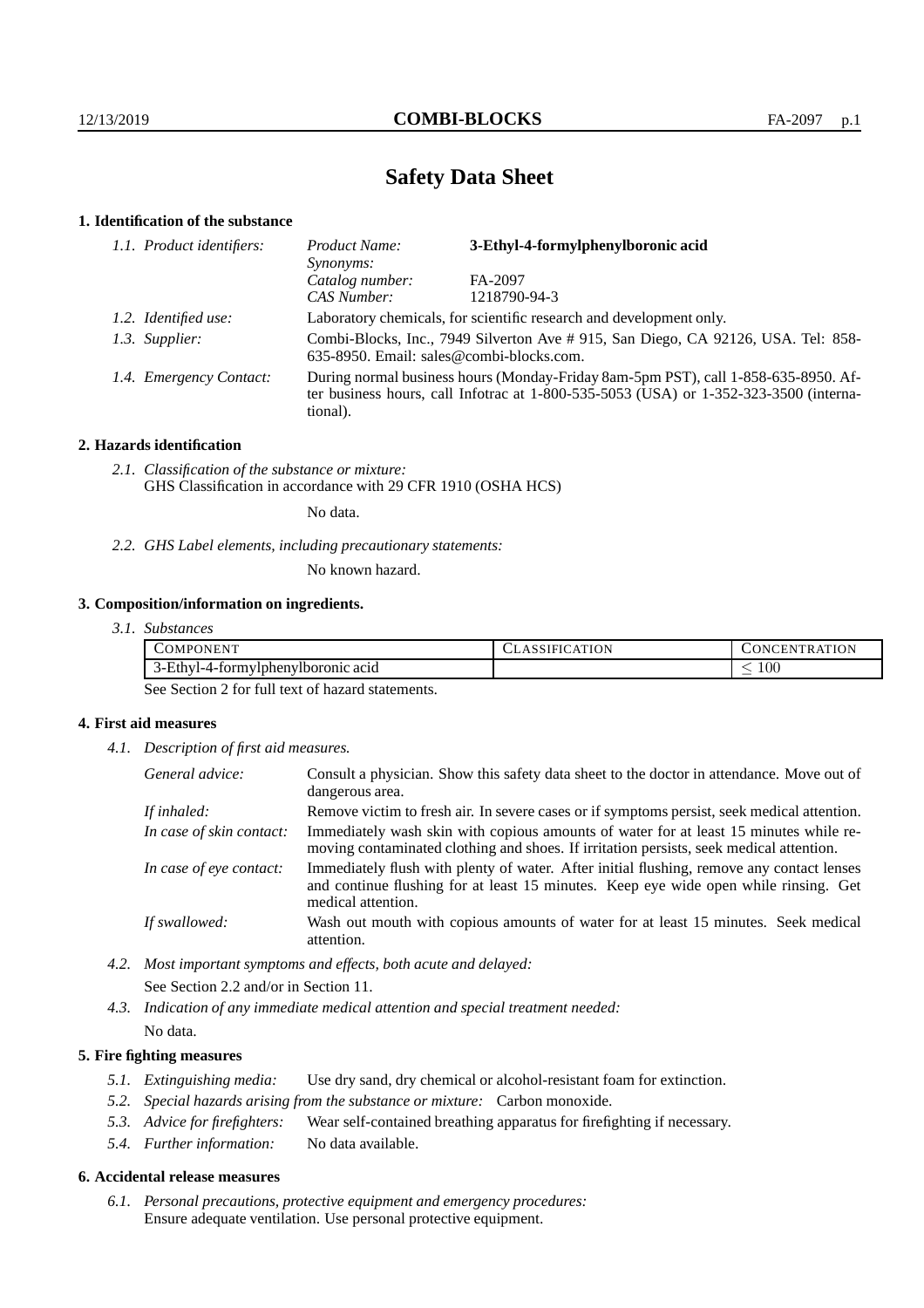| 6.2. Environmental precautions:                                                                               |                                                                                                                                                                                                                                                                                                                        |  |  |
|---------------------------------------------------------------------------------------------------------------|------------------------------------------------------------------------------------------------------------------------------------------------------------------------------------------------------------------------------------------------------------------------------------------------------------------------|--|--|
| Should not be released into the environment. See Section 12 for additional ecological information.            |                                                                                                                                                                                                                                                                                                                        |  |  |
| 6.3. Methods and materials for containment and cleaning up:                                                   |                                                                                                                                                                                                                                                                                                                        |  |  |
| Sweep up or vacuum up spillage and collect in suitable container for disposal.                                |                                                                                                                                                                                                                                                                                                                        |  |  |
| 6.4. Reference to other sections:                                                                             |                                                                                                                                                                                                                                                                                                                        |  |  |
| Refer to protective measures listed in Sections 8 and 13.                                                     |                                                                                                                                                                                                                                                                                                                        |  |  |
|                                                                                                               |                                                                                                                                                                                                                                                                                                                        |  |  |
|                                                                                                               | 7.1. Precautions for safe handling: Avoid contact with skin and eyes. Avoid inhalation of vapour or mist. Keep away<br>from sources of ignition - No smoking. Take measures to prevent the build up of electro-<br>static charge. For precautions see section 2.2.                                                     |  |  |
|                                                                                                               | 7.2. Conditions for safe storage, including any incompatibilities: Keep container tightly closed in a dry and well-ventilated<br>place. Containers which are opened must be carefully resealed and kept upright to prevent<br>leakage.                                                                                 |  |  |
|                                                                                                               | Laboratory chemicals, for scientific research and development only.                                                                                                                                                                                                                                                    |  |  |
| 8. Exposure Controls / Personal protection                                                                    |                                                                                                                                                                                                                                                                                                                        |  |  |
|                                                                                                               |                                                                                                                                                                                                                                                                                                                        |  |  |
| Components with workplace control parameters: Contains no substances with occupational exposure limit values. |                                                                                                                                                                                                                                                                                                                        |  |  |
|                                                                                                               |                                                                                                                                                                                                                                                                                                                        |  |  |
|                                                                                                               | Appropriate engineering controls: Ensure that eyewash stations and safety showers are close to the workstation<br>location. Ensure adequate ventilation, especially in confined areas.                                                                                                                                 |  |  |
| Personal protective equipment:                                                                                |                                                                                                                                                                                                                                                                                                                        |  |  |
| Eye/face protection:                                                                                          | Wear appropriate protective eyeglasses or chemical safety goggles as described by OSHA's<br>eye and face protection regulations in 29 CFR 1910.133 or European Standard EN166.                                                                                                                                         |  |  |
| Skin protection:                                                                                              | Handle with gloves. Gloves must be inspected prior to use. Use proper glove removal<br>technique (without touching glove's outer surface) to avoid skin contact with this product.<br>Dispose of contaminated gloves after use in accordance with applicable laws and good<br>laboratory practices. Wash and dry hands |  |  |
| <b>Body Protection:</b>                                                                                       | Complete suit protecting against chemicals, Flame retardant antistatic protective clothing.,<br>The type of protective equipment must be selected according to the concentration and<br>amount of the dangerous substance at the specific workplace.                                                                   |  |  |
| Respiratory protection:                                                                                       |                                                                                                                                                                                                                                                                                                                        |  |  |
|                                                                                                               | 7. Handling and storage<br>7.3. Specific end use(s):<br>8.1. Control parameters:<br>8.2. Exposure controls:                                                                                                                                                                                                            |  |  |

Control of environmental exposure: Prevent further leakage or spillage if safe to do so. Do not let product enter drains.

## **9. Physical and chemical properties**

*9.1. Information on basic physical and chemical properties*

| (a)     | Appearance:                                   | Solid          |
|---------|-----------------------------------------------|----------------|
| (b)     | Odour:                                        | No data        |
| (c)     | Odour Threshold:                              | No data        |
| (d)     | $pH$ :                                        | No data        |
| (e)     | Melting point/freezing point:                 | $110 - 120$ °C |
| (f)     | Initial boiling point and boiling range:      | No data        |
| (g)     | Flash point:                                  | No data        |
| (h)     | Evaporatoin rate:                             | No data        |
| (i)     | Flammability (solid, gas):                    | No data        |
| (i)     | Upper/lower flammability or explosive limits: | No data        |
| (k)     | Vapour pressure:                              | No data        |
| (1)     | Vapour density:                               | No data        |
| (m)     | Relative density:                             | No data        |
| (n)     | Water solubility:                             | No data        |
| $\circ$ | Partition coefficient: n-octanol/water:       | No data        |
| (p)     | Auto-ignition:                                | No data        |
| (q)     | Decomposition temperature:                    | No data        |
| (r)     | Viscosity:                                    | No data        |
| (s)     | Explosive properties:                         | No data        |
| (t)     | Oxidizing properties:                         | No data        |
|         |                                               |                |